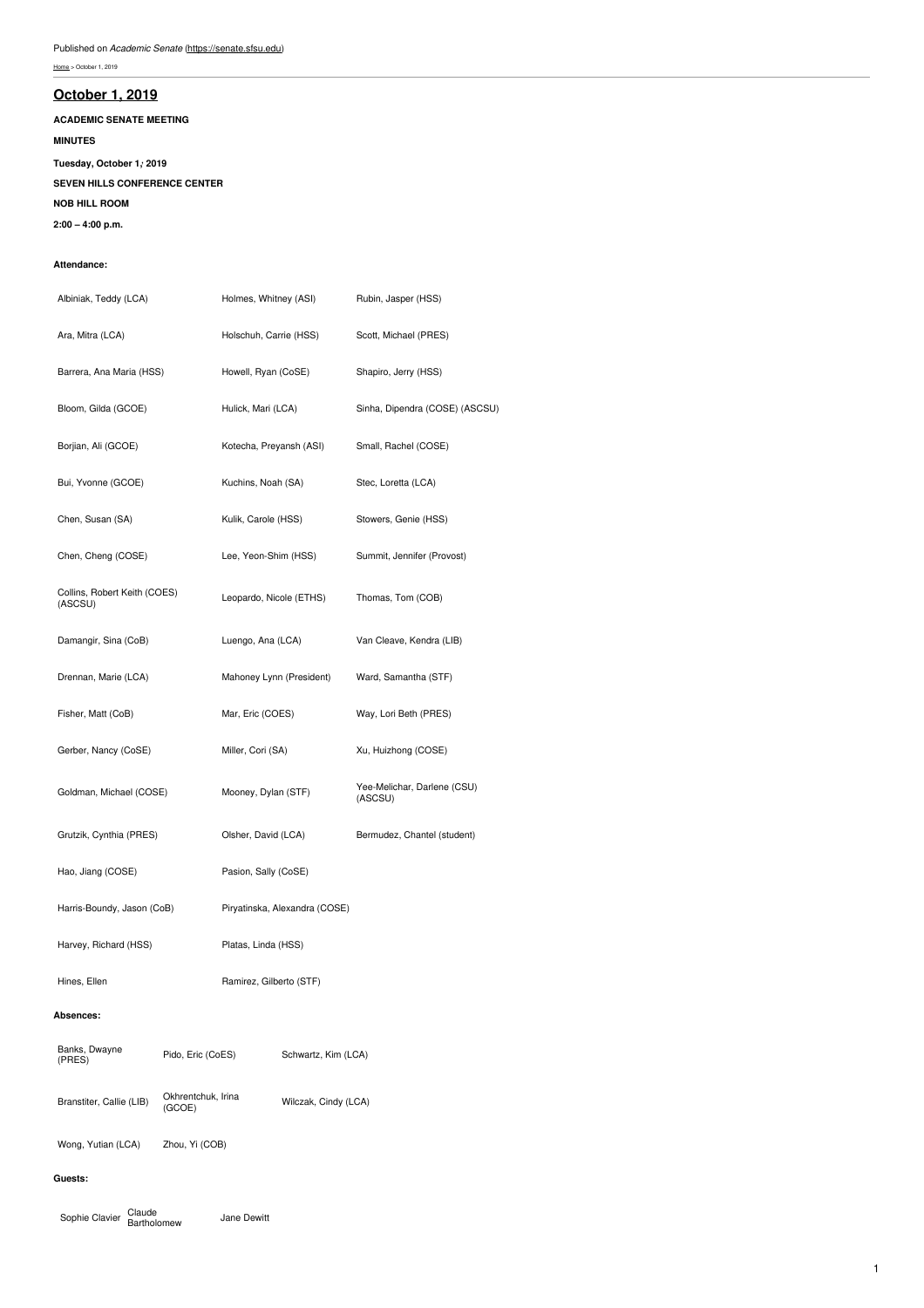Beth Hellwig Eric Mar Karen Pena

| Jeff Wilson | Lutfus |
|-------------|--------|
| Jason Porth | Sayeed |

Kathy Emery

### OPEN FLOOR PERIOD: 2:00 - 2:10 p.m.

The Open Floor Period provides an informal opportunity for campus community members to raise questions or make comments directed to Senate officers or to university administrators. Please *arrive promptly at 2:00 p.m.*

## CALL TO ORDER: 2:10 p.m.

- 1. Approval of the Agenda for October 1, 2019
- Agenda accepted
- 1. Approval of the Minutes for September 17, 2019
- Approved as submitted
- 1. Announcements from the Floor
- Career Service & Leadership Development has THREE things to share (Please share with SF State students and alumni):
	- 1) Graduate School Fair
		- This Thursday, Oct 3, 2019, 12pm 3pm, in the Main Gym  $\blacksquare$ Information here [https://sfsu.joinhandshake.com/career\\_fairs/11793/student\\_preview?token=...](https://sfsu.joinhandshake.com/career_fairs/11793/student_preview?token=T2nTm8A4q8zVVu-1-l8IGYJYhhUvN9vi_UBzkDbU3caUanS9IXZUcw)
		-
		-
		- 2) JC Penney College Suit-up (finding out whether this is only for students)<br>Fuesday, Oct 15, 2019, 2pm 7pm, at Tanforan Mall JC Penney<br>30% off of CAREER WEAR (improve your professional wear for the job, for interviews!)
			- More information here: [https://sfsu.joinhandshake.com/events/317842/share\\_preview](https://sfsu.joinhandshake.com/events/317842/share_preview)
			- Must register to obtain the discount.
	- 3) Fall 2019 Career Fair
		- Tuesday, Oct 29, 2019, 12 3pm, in the Mashouf Wellness Center, Mac Gym
		-
		- More information here: <u><https://calendar.google.com/calendar/event></u>?<br>eid=XzY0cGo0ZTFvNWwxbTJzajVjbHA0Y29iOWU5OW1hc3JqZDVubXNnM2FkdGttc3EzMWRwaTc2cTMxZGRpaXNvcmZkayBmaDI0cTVuZGduZTdmNzFvNHVjYmhkbmtsdjBmZmhı There is an event link to join the event available on this information page
- From Graduate Studies:
	- EXPLORE MASTER'S DEGREES AT SF STATE
		- $T$  Tuesday, Oct 15, 2019, 12 3pm, in Jack Adams Hall
		- [http://grad.sfsu.edu/content/grad-preview-explore-masters-degrees-san-fr...](http://grad.sfsu.edu/content/grad-preview-explore-masters-degrees-san-francisco-state)
			- Please share this with your undergraduate students!<br>Grad studies invites all SF State students, and all local undergraduates!
			-
- 1. Reports 1. Senate Chair
- Call for applications Exceptional Assigned Time Awards on Campus Memo, nominate yourself or others who qualify.
- We need a Senator to serve on a Space Administration Committee.

#### 1. Standing Committees 1. Faculty Affairs Committee

- Working on a normative workload document update. This will include a survey to Associate Deans to determine how colleges report assigned time and how they give assigned time for large classes. We are in an information-gathering phase.
- We will work on wrinkles in sabbatical/leave with pay and semester vs year long leaves.
- We will consider some inconsistencies between RRT policy and the Collective Bargaining Agreement (CBA).

### 1. Student Affairs Committee

- Working on revision of withdrawal policy.
- Fact-finding on Counseling and Psychological Services to update an earlier resolution<br>Surveying international and immigrant students
- 
- Five students have joined the Student Affairs Committee
- Student Committee members expressed concerns about Title IX, and Committee is working to educate itself on Title IX
- There are students available for other committees.

#### 1. Strategic Issues Committee

- last week met with Elena Stoian (Director of Budget Planning in Administration & Finance) to review cost allocation and recharge process reports
- Yenbo Wu (International Programs) met to discuss a comprehensive internationalization plan
- Plan to meet with Dean of CEL
- . Working on a resolution supporting first time home buying assistance for staff and faculty; Sheldon Gen (faculty representative to Foundation Board) will present information at a future Senate meeting.
- 1. Academic Policies Committee (APC)
- Next week Oct 8 APC and CRAC will meet as the Educational Policy Committee (EPC) to discuss the discontinuation of two master's concentrations in Biology
- APC is drafting a policy on maximum units
- . Discussing the Human Subjects Policy, which is being revised to take new Federal regulations into account
- 1. Curriculum Review and Approval Committee (CRAC)
- Welcome back to Sen. Hines as Chair, and thanks to Sen. Pasion for serving as interim chair.
- Three agenda items modifying graduate concentrations in Biology are in second reading. A proposed revision on masters in Museum Studies is entered as a consent item.
- 
- A proposed Enterprise Cybersecurity program from the College of Business is introduced in first reading. The committee is now reviewing revision of minors in Spanish and in Design, and a program in Media Literacy
- 1. President Mahoney
- For the first time since 2006, an education general obligation bond is in the March election. It would provide \$2 billion for CSU for deferred maintenance; it isn't the \$4 billion we wanted, but it is<br>now combined with K-1
- educate people about what they would support.<br>Pres. Mahoney was very disturbed ("I was speechless…") by the condition of the "Old" Science building.
- We project that we will not make our enrollment target this year, coming in at 97%. East Bay, Sonoma, and Humboldt are in a similar position, while southern California campuses are drowning<br>in enrollment. Every % below 100 students to majors with capacity. We want to increase outreach to local schools. SF Unified, Daly City, South San Francisco, and Community College programs. We are not providing as much
- access as we could, having empty seats.<br>Scholarship Trustees will share video of SFSU student
- Notes that people on campus want to break down the silos, and work together.
- One of our students won the most prestigious award from the Board of Trustees scholarships.
- 
- London Breed spent time before and after a lecture on Friday on campus, discussing exactly how we position ourselves as the City's University.<br>Sen. Yee-Melichar: Expressed concern about enrollment management, which was als us.
- Sen. Sinha: Thanked her for the kind remarks about Old Science. You were planning to have a taskforce on student recruitment. Will this include international recruitment? Pres. Mahoney: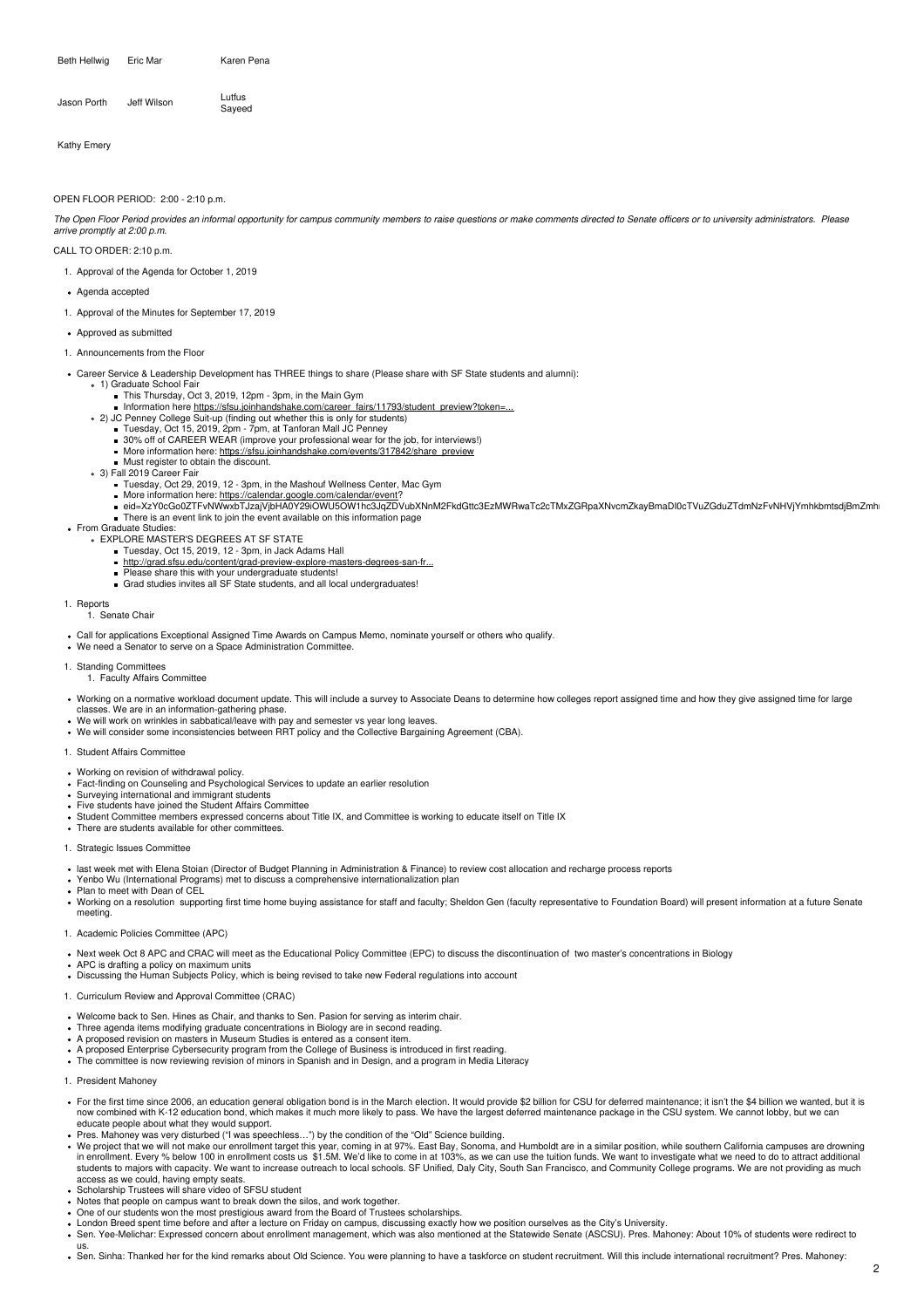International education will be represented on her task force.

Sen. Bloom: Mentioned outreach to community colleges, and whether or not the apartments we are building on campus will address our housing problems. Pres. Mahoney: We are looking into<br>community colleges, as well as various

### 1. Provost Summit

- 
- The College of Ethnic Studies is creating the first degree completion program to support students with some college but no degree<br>Our previous Student Success Operational Review addressed advising, and resulted in an Advis There are two executive searches in Academic Affairs: Dean of Business, and Dean of CEL
- 1. Academic Senate of the CSU (ASCSU)
- See PowerPoint presentation in iLearn
- 
- Visitor Catherine Nelson, Chair, ASCSU<br>ASCSU resolutions in first reading can be found on our campus academic senate iLearn site. Your feedback is requested on these first reading items.
- ASCSU approved resolutions can be found at: <http://www.calstate.edu/AcadSen/Records/Resolutions/>
- Sen. Darlene Yee-Melichar, Executive Committee Liaison, presented on the Academic Affairs (AA) Committee and its work on Towards Implementation of an Ethnic Studies System<br>Requirement (approved without dissent in ASCSU), T Understanding of CSU Actions and Plans Relating to the Ethnic Studies Task Force Report (in First Reading)
- 
- Sen. Robert K. Collins presented on the Academic Preparation & Educational Programs (APEP) Committee, dealing with Increasing Access and Success through Additional Preparation in<br>Quantitative Reasoning. He cautioned that w
- GI 2025 Symposium recipient Dr. Burke
- Chair Gerber: Requested that Senators give feedback on these resolutions after reviewing them in iLearn.

#### **Old Business**

Moved item 9 to item 5 approved (Informational Presentation)

- 1. Kathy Emery on Experimental College
- Kathy Emery is Director of the Experimental College (Exco) and lecturer in the Political Science Department
- Students teaching students
- COURSE PROPOSALS FOR THE SPRING DUE OCTOBER 30 (application at <u><http://libguides.sfsu.edu/c.php?g=331157>)</u><br>The Archives of the Experimental College are in the Library; it was formed in 1965. By 1967, 2,000 students were ta Some of these courses were the first black studies courses taught at SFSC. These black studies courses essentially were incubators for those courses that later became part of the College of<br>Ethic Studies created because of
	-
- 
- Students who TAKE a course sign up for EXCO 301 for only one unit
- 
- Experimental College Faculty Advisory Committee meets once a month.<br>Kathy is asking faculty to certify one or more of their courses as CAP (Critical Active Pedagogy) courses in order, when there are enough such courses, to
- an Exco course, to take a CAP course before doing so. (CAP proposals being developed this month; certification instructions at <http://bit.ly/excocap>) Passed out brochure and course list (attached)
- . See also https://ueap.sfsu.edu/exco
- 1. Recommendation from the Curriculum Review and Approval Committee: Proposed Revisions to the Master of Science in Biology: Concentrations in Cell & Molecular Biology, Integrative Biology and Physiology & Behavioral Biology – *second reading*
- *The motion was approved unanimously by the committee.*
- 
- Chair Gerber: Motion is part of a multipoint restructuring in Biology MS.<br>Sen. Collins: In favor of this effort to streamline, but asked if the student presentation requirement has been reduced. Sen. Goldman: Two seminar c are currently required; this changes the requirement to one seminar course plus a common core course with several short presentations on research
- Sen. Hines: Was Geography and Environmental Studies consulted? Sen. Goldman: Not sure, but good collegial relationships between departments<br>Need to revise proposal forms to make consultation history evident when evaluating
- 
- The motion passes unanimously by senate

#### **New Business**

- 1. Recommendation from the Executive Committee Resolution Calling for CalPERS Fossil Fuel Fund Divestment– *first reading*
- 
- *The motion was approved unanimously by the committee.*<br>The motion aims to support our climate and maintain the strength of our pension fund
- Sen. Stowers: Climate change is critical, and we're still investing in fossil fuels. We need them to stop making climate change worse. It could even threaten our investments. UC system is going<br>to divest, and UCorp is alre
- **??Prof. Sayeed:** This will send a strong signal to Wall Street, and it will be heard around the world. Right thing for our climate.
- Sen. Collins: As a Richmond resident, where we have alarms from Chevron. They are trying to develop alternative fuels. We should consider some of their language.
- Sen. Yee-Melichar: Very thorough. Recommended to include more in distribution, sending to CSU Board and to CFA. • Sen. Susan Chen: Mentioned private prison systems.
- Sen. Stowers: Noted that CFA is working on a climate change resolution.
- Will bring this resolution back to ExComm
- 1. Recommendation from the Curriculum Review and Approval Committee: Proposed Revision to the Master of Arts in Museum Studies– *consent item*
- *The motion was approved unanimously by the committee.*
- No objections or desire to discuss, therefore motion passes Senate as a consent item.
- 1. Recommendation from the Curriculum Review and Approval Committee: Proposed Certificate in Enterprise Cybersecurity– *first reading*
- *The motion was approved unanimously by the committee.*
- A 12 unit undergraduate certificate, in the College of Business
- About 26 universities have a similar program in place
- Four courses are taught every semester
- Provost Summit: Noted parallel to Exptl College course on Cybersecurity. This is a great interdisciplinary opportunity. Do we have appropriate disciplines represented?<br>Guest (Prof. Lutfus Sayeed, Chair, Information Systems
- coding level. We shared this with Computer Science.
- · Sen. Sinha: Has to be multidisciplinary. We are happy you have proposed this. Interested because you can tell us the problems and we can design the hardware. We are the people inside the box, and you are outside.
- Sen. Hines: Asked about the prerequisites. Sen. Pasion: They are admission requirements before you get in, so they don't count toward the certificate requirements. Prof. Sayeed: Prereqs can
- be waived for people who have worked in the field for a long time.<br>Sen. Hulick: Moving forward, should be interdisciplinary. Even Philosophy is working on some of this and should be part of it. GS: When do we encourage int science. We don't need three different programs. Business deals with the companies that are having the problems. They are helping companies protect themselves, and going in afterwards<br>and fixing things. CS can do the codin
- 
- Sen. Collins: Consider what diversity in cybersecurity means. Our students bring diversity; many of our ethnic studies students are dual majors. Show how their perspective is relevant.<br>Sen. Sinha: Excellent idea. It is tim should be at the table?

#### **Presentations/Information Items**

- Experimental College update Kathy Emery Moved to Item 5.
- 2. Adjournment